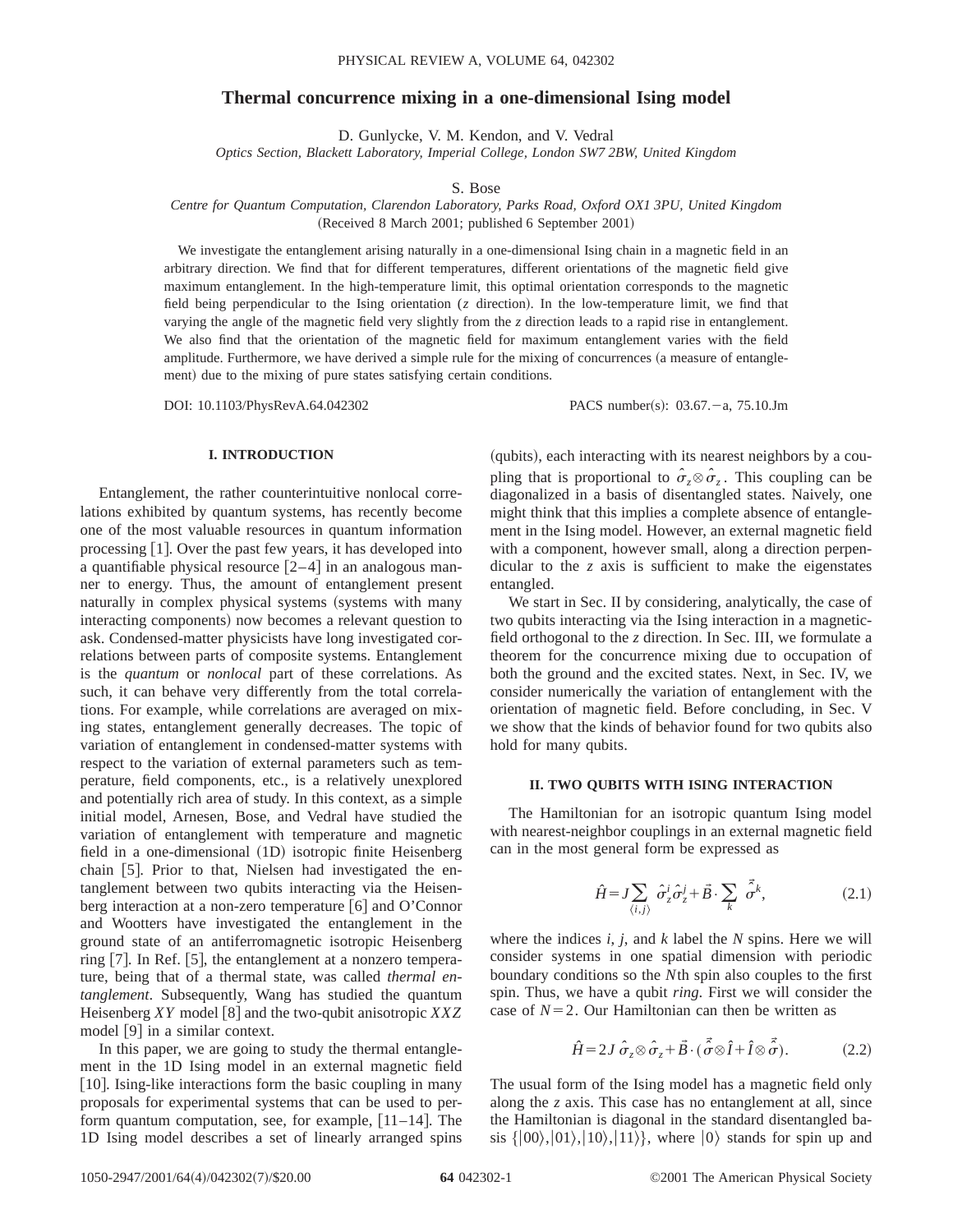

FIG. 1. Energy levels with corresponding eigenstates. The coefficients *a*, *b*, *c*, and *d* are functions of *B*, and the states  $|\Phi \pm \rangle$  $=(|00\rangle \pm |11\rangle)/\sqrt{2}$  and  $|\Psi \pm \rangle = (|01\rangle \pm |10\rangle)/\sqrt{2}$  are the four Bell states.

 $|1\rangle$  stands for spin down. However, in this paper, we will consider the cases when the magnetic field is not parallel to the *z* axis.

## **Orthogonal fields**

Let us first study the special case when the magnetic field is perpendicular to the *z* axis, say  $\overrightarrow{B} = B \overrightarrow{x}$ . Our system is now described by the following Hamiltonian:

$$
\hat{H} = 2J \hat{\sigma}_z \otimes \hat{\sigma}_z + B(\hat{\sigma}_x \otimes \hat{I} + \hat{I} \otimes \hat{\sigma}_x). \tag{2.3}
$$

In this section, we will use  $J>0$ , without loss of generality [16]. We are going to investigate the entanglement in this two-qubit Ising ring. In this paper, we will use the squared concurrence [4,15], called the tangle  $\tau$ , as a measure of entanglement. To calculate this, first we need to define the product matrix  $R$  of the density-matrix  $\rho$  and its spin-flipped matrix,  $\tilde{\rho} = (\hat{\sigma}_y \otimes \hat{\sigma}_y) \rho^* (\hat{\sigma}_y \otimes \hat{\sigma}_y)$ . Hence, we have

$$
R \equiv \rho \widetilde{\rho} = \rho(\hat{\sigma}_y \otimes \hat{\sigma}_y) \rho^* (\hat{\sigma}_y \otimes \hat{\sigma}_y). \tag{2.4}
$$

Now concurrence is defined by

$$
C = \max\{\lambda_1 - \lambda_2 - \lambda_3 - \lambda_4, 0\},\tag{2.5}
$$

where the  $\lambda_i$  are the square roots of the eigenvalues of *R*, in decreasing order. In this method, the standard basis,  $\{|00\rangle, |01\rangle, |10\rangle, |11\rangle\}$ , must be used. As usual for entanglement measures, the tangle ranges from  $\theta$  (no entanglement) to 1, when the two qubits are maximally entangled.

For finite temperatures we need the density-matrix  $\rho$  for a system that is at thermal equilibrium. This is given by  $\rho$  $= e^{-\hat{H}/T}/Z$ , where  $Z = \text{tr}(e^{-\hat{H}/T})$  is the partition function (using units where the Boltzmann constant,  $k_B=1$ ). We then solve the time-independent Schrödinger equation for our qubits. The energy levels of our Hamiltonian  $(2.3)$  are, in rising order,  $-2\sqrt{J^2+B^2}$ ,  $-2J$ ,  $2J$ ,  $2\sqrt{J^2+B^2}$ , as in Fig. 1.



FIG. 2. Contour plot of the tangle of two qubits obeying an Ising Hamiltonian with coupling *J*, in a perpendicular magnetic field *B*, for temperatures *T*. The parameter space lies entirely within the nonclassical region, except for a thin line at  $B=0$ . Unfortunately, with our resolution this cannot be visualized.

For zero temperature, only the lowest-energy level is populated. The tangle of this pure state can easily be calculated from the density matrix, for  $B > 0$ ,

$$
\tau = \frac{J^2}{J^2 + B^2} = \frac{1}{1 + (B/J)^2}.
$$
\n(2.6)

For finite temperature, the analytical expressions are complicated, so we present them graphically in Fig. 2, a contour plot of the tangle  $\tau$ , as a function of magnetic-field amplitude *B* and the temperature *T*.

From Eq.  $(2.6)$ , it is clear that the entanglement is highest for nearly vanishing magnetic fields and decreases with increasing field amplitude. Physically this is because the field tends to align the qubit spins in a different disentangled state from the spin-spin coupling; it is the trade off between the field and the Ising interaction that produces the entanglement. For a strong field  $(B \ge J)$  the spins will become completely aligned along the field direction, whereupon the entanglement will drop to zero. However, Eq.  $(2.6)$  is not valid for strictly  $B=0$ , in which limit it seems to predict maximal entanglement. At precisely  $B=0$ , in fact, no entanglement is present (the eigenstates are same as those of the usual Ising Hamiltonian without any magnetic field). Hence, there is a *quantum phase transition* [10] at the point  $B=0$  when the entanglement jumps from zero to maximal even for an infinitesimal increase of *B*. As we will see later, this point is only one point on a transition line for *B* fields along the *z* axis.

Let us now turn our attention to the more realistic case of nonzero temperatures. For a general pure state, only one of the eigenvalues of Eq.  $(2.4)$  is nonzero and therefore equal to the tangle. This statement is proved in *Lemma 1* in the next section. For low temperature and magnetic field, i.e., *B*,*T*  $\leq J$ , it is a good approximation to assume that only the two lowest-energy levels are populated. This becomes clear when we look at Fig. 1 in the regime  $B \ll J$ . The lowest two levels are much closer to each other compared with their separation from the third lowest-energy level (i.e., the second excited state). Thus, when the temperature is low, only the lowest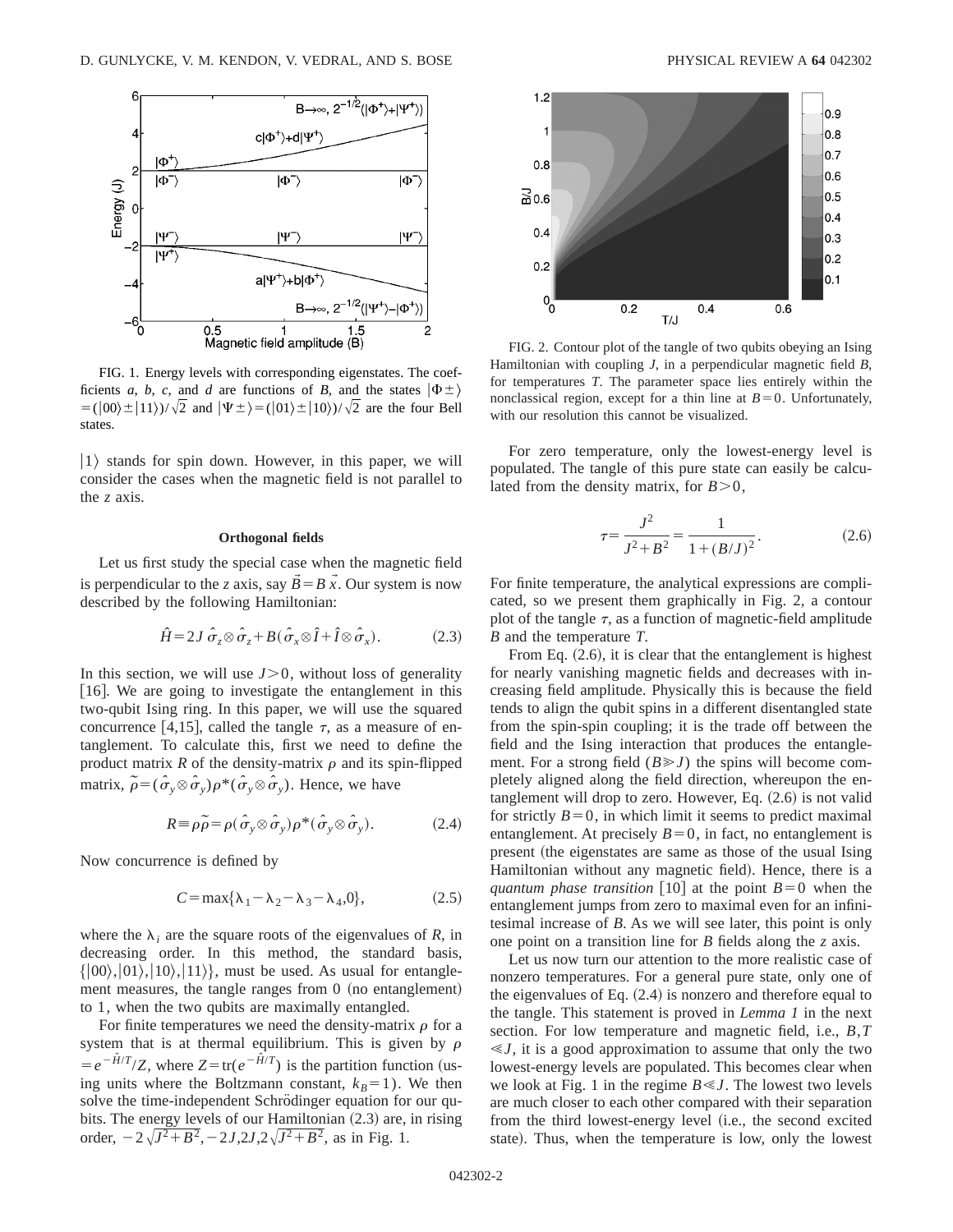two levels appear in the state of the system. We will find  $(Theorem 1, next section)$  that, in our case, the combination of the two lowest states also combines their concurrences in the following weighted subtraction:

$$
C = \max\{|w_0 C_0 - w_1 C_1|, 0\},\tag{2.7}
$$

where the index 0 refers to the ground state, while 1 refers to the excited state and  $w_0$  and  $w_1$  are the weights of the ground and excited states, respectively. The weights can be any weights from the statistics, for example, Maxwell-Boltzmann statistics or Fermi-Dirac statistics. We call this *concurrence mixing*. In our case, the first excited state is the Bell state,  $|\Psi^{-}\rangle = (|01\rangle - |10\rangle)/\sqrt{2}$ , which has  $\tau = 1$ , and Eq. (2.7) reduces to

$$
C = \left| w_0 \frac{J}{\sqrt{J^2 + B^2}} - w_1 \right|.
$$
 (2.8)

In general, the first term in the above equation is larger than the second, and in this case the concurrence decreases with temperature as  $w_0$  decreases and  $w_1$  increases (c.f. Fig. 2). In Fig. 2, we also see that, for a given temperature, the entanglement can be increased by adjusting the magnetic field and is generally largest for some intermediate value of the magnetic field. This effect can be understood by noting that  $w_0$  increases with increasing *B* as the energy separation between the levels increase, but  $J/\sqrt{J^2+B^2}$  decreases. As a result, the combined function reaches a peak as we vary *B*, and decreases subsequently, inducing analogous behavior for the concurrence.

#### **III. CONCURRENCE MIXING**

In this section, we are going to formulate and prove a useful concurrence mixing theorem. We begin with a lemma that illustrates the method used in the theorem. The results of Lemma 1 appear in Ref.  $[4]$ .

Lemma 1. Let  $\rho$  be a pure density matrix. Then the prod*uct matrix R* =  $\rho \tilde{\rho}$ , *where*  $\tilde{\rho} = (\hat{\sigma}_y \otimes \hat{\sigma}_y) \rho^* (\hat{\sigma}_y \otimes \hat{\sigma}_y)$ , *has only one nonzero eigenvalue, and its value is the concurrence squared, i.e., the tangle. For a general pure state,*  $|\alpha\rangle$  $\langle a|00\rangle + b|01\rangle + c|10\rangle + d|11\rangle$  the concurrence is

$$
C = 2|ad - bc| \tag{3.1}
$$

*or, written as a Schmidt decomposition,*  $C=2|c_0c_1|$ *, where ci are the two Schmidt coefficients.*

*Proof.* Consider a general pure density-matrix  $\rho = |\alpha\rangle\langle\alpha|$ . By writing out the product matrix

$$
\rho \widetilde{\rho} = |\alpha\rangle\langle\alpha|\hat{\sigma}_y \otimes \hat{\sigma}_y|\alpha\rangle\langle\alpha|\hat{\sigma}_y \otimes \hat{\sigma}_y, \qquad (3.2)
$$

we see directly that  $|u_0\rangle = |\alpha\rangle$  is an eigenstate with eigenvalue  $\langle \alpha | \hat{\sigma}_y \otimes \hat{\sigma}_y | \alpha \rangle^2$ . It is always possible to find three more vectors  $|\alpha_k^{\perp}\rangle$ ,  $k=1,2,3$ , all of them linearly independent of each other and orthogonal to  $\ket{\alpha}$ . Thus, the remaining three eigenvectors can be written as  $|u_k\rangle = \hat{\sigma}_y \otimes \hat{\sigma}_y |\alpha_k^{\perp}\rangle$ ,  $k=1,2,3$ , all with eigenvalue zero. From Eq.  $(2.5)$ , we now get the concurrence to be  $C = |\langle \alpha | \hat{\sigma}_v \otimes \hat{\sigma}_v | \alpha \rangle| = 2|ad-bc|$ . Thus, for a pure state, concurrence can be defined as the absolute expectation value of the operator  $\hat{\sigma}_y \otimes \hat{\sigma}_y$ . By tracing out one qubit and solving for the eigenvalues, which are equal to the square of the Schmidt coefficients  $c_i$  of the remaining density matrix, we find that the concurrence also can be written as  $C=2|c_0c_1|$ .

*Theorem 1. Consider two pure states of the same system*  $\vert \alpha_m \rangle$  and  $\vert \alpha_n \rangle$ . If the spin-flip overlap is zero, i.e.,

$$
\langle \alpha_m | \hat{\sigma}_y \otimes \hat{\sigma}_y | \alpha_n \rangle = 0, \tag{3.3}
$$

*then the concurrence of the mixture of the two pure states, with weights wi* , *can be expressed as*

$$
C_{mixed} = |w_m C_m - w_n C_n|.
$$
 (3.4)

*Proof.* Let  $\rho_i = |\alpha_i\rangle\langle\alpha_i|$ ,  $i = m, n$ , be our two pure states. From our lemma, we have

$$
\rho_i \tilde{\rho}_i |u_{i0}\rangle = C_i^2 |u_{i0}\rangle,\tag{3.5}
$$

$$
\rho_i \widetilde{\rho}_i |u_{ik}\rangle = 0, \quad k = 1, 2, 3,
$$
\n(3.6)

where  $|u_{i0}\rangle = |\alpha_i\rangle$  and  $|u_{ik}\rangle = \hat{\sigma}_y \otimes \hat{\sigma}_y |\alpha_{ik}^{\perp}\rangle$ . Let us write our mixed state  $\rho$  as a weighted average of the pure density matrices  $\rho = w_m \rho_m + w_n \rho_n$ . Since  $\tilde{\rho}$  is an antilinear transformation of  $\rho$ , we also have  $\tilde{\rho} = w_m \tilde{\rho}_m + w_n \tilde{\rho}_n$ . Using these assumptions, we can write down the product matrix

$$
\rho \widetilde{\rho} = w_m^2 \rho_m \widetilde{\rho}_m + w_m w_n (\rho_m \widetilde{\rho}_n + \rho_n \widetilde{\rho}_m) + w_n^2 \rho_n \widetilde{\rho}_n. \quad (3.7)
$$

Our condition  $(3.3)$  makes the cross terms drop out, since

$$
\rho_i \tilde{\rho}_j = |\alpha_i\rangle \langle \alpha_i |\hat{\sigma}_y \otimes \hat{\sigma}_y | \alpha_j \rangle \langle \alpha_j |\hat{\sigma}_y \otimes \hat{\sigma}_y = 0. \qquad (3.8)
$$

Furthermore, condition  $(3.3)$  together with Eq.  $(3.5)$  gives the following relation:

$$
\rho_i \widetilde{\rho}_i |u_{j0}\rangle = |\alpha_i\rangle \langle \alpha_i |\hat{\sigma}_y \otimes \hat{\sigma}_y | \alpha_i\rangle \langle \alpha_i |\hat{\sigma}_y \otimes \hat{\sigma}_y | \alpha_j\rangle = \delta_{ij} C_j^2 |u_{j0}\rangle.
$$
\n(3.9)

Equations  $(3.7)$ – $(3.9)$  give two of the four eigenequations of the product matrix

$$
\rho \widetilde{\rho} |v_i\rangle = (\delta_{im} w_m^2 C_m^2 + \delta_{in} w_n^2 C_n^2) |v_i\rangle, \tag{3.10}
$$

where  $|v_i\rangle = |u_{i0}\rangle = |\alpha_i\rangle$ . Since these two eigenvectors only span two dimensions in the four-dimensional space, we can always find another two vectors  $|\alpha_k^{\perp}\rangle$ ,  $k=2,3$  which are linear independent of each other and orthogonal to the two eigenstates. Thus, the last two eigenvectors are  $|v_k\rangle = \hat{\sigma}_v$  $\langle \hat{\sigma}_y | \alpha_k^{\perp} \rangle$ ,  $k = 2,3$ , both with zero eigenvalue. Equation (2.5) now gives our mixed concurrence formula.

Theorem 1 applies to any system with a mixture of two pure states satisfying condition  $(3.3)$ . It can easily be extended to apply to the mixing of more pure states. The requirement is then that condition  $(3.3)$  must hold for all pairs of pure states.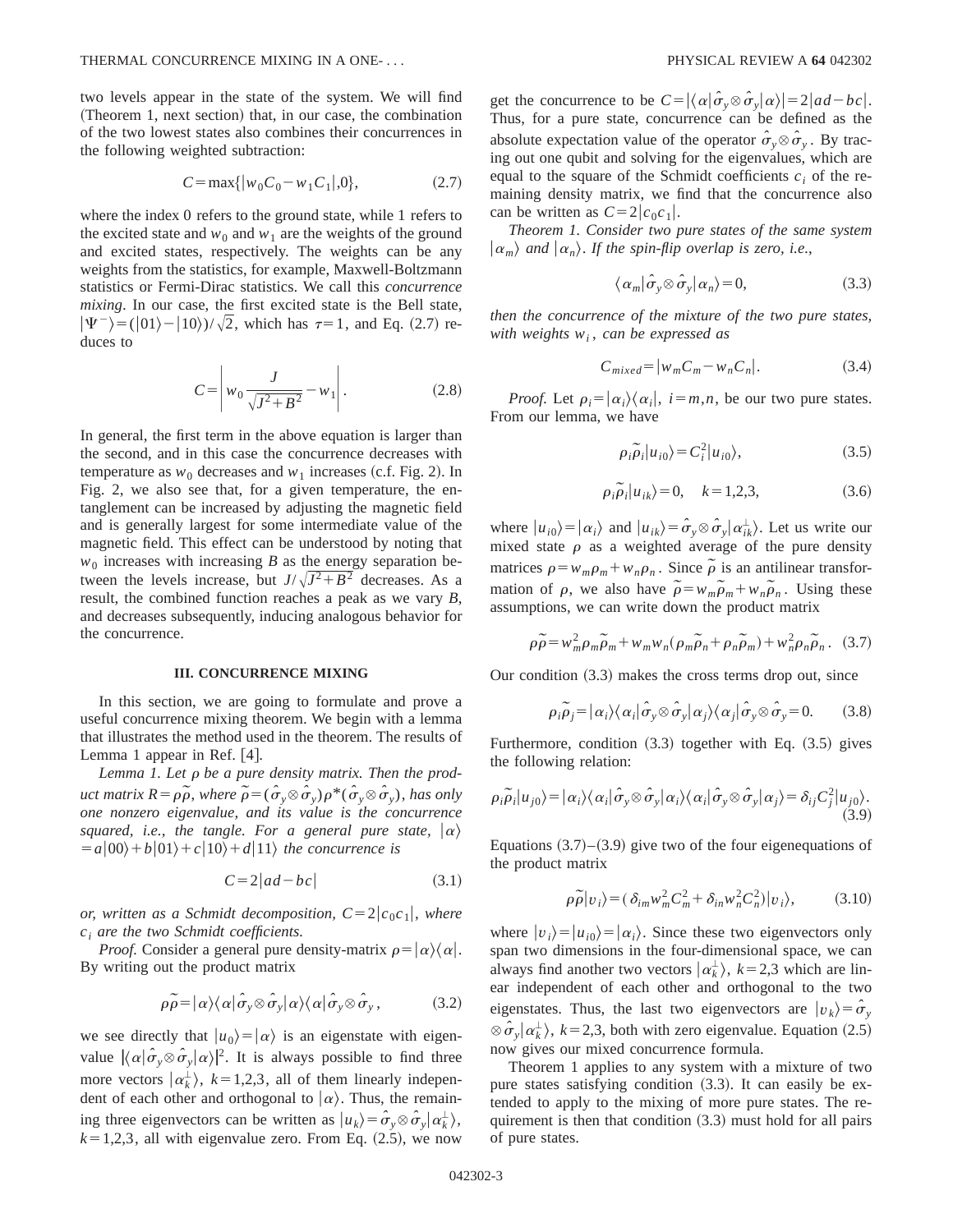

FIG. 3. Contour plot of the tangle at zero temperature in a Cartesian coordinate system. Note that the line of nonentangled states at  $B_x=0$  for  $|B_z|<2J$  cannot be seen.

In our case, it would have been interesting if, when including all four levels, the concurrence could be calculated as

$$
C = \max_{k \in \{0, 1, 2, 3\}} \left\{ 2w_k C_k - \sum_{i=0}^{3} w_i C_i, 0 \right\}.
$$
 (3.11)

If the highest two weights are set to zero, this expression reduces to Eq.  $(3.4)$  as expected. In fact, for a three-level approximation (involving the first three levels), Eq.  $(3.11)$ with  $w_3=0$  is correct, however, the exact four-level concurrence is not in agreement with Eq.  $(3.11)$ , because condition  $(3.3)$  does not hold for mixing the ground state with the third excited state.

### **IV. ARBITRARY FIELDS**

In Sec. II we treated a case of a magnetic-field orthogonal to the Ising direction. We are now going to generalize this to arbitrary magnetic fields. The new Hamiltonian can be written

$$
\hat{H} = 2J \hat{\sigma}_z \otimes \hat{\sigma}_z + B(\sin \theta) (\hat{\sigma}_x \otimes \hat{I} + \hat{I} \otimes \hat{\sigma}_x) \n+ B(\cos \theta) (\hat{\sigma}_z \otimes \hat{I} + \hat{I} \otimes \hat{\sigma}_z),
$$
\n(4.1)

where  $\theta$  is the angle between the magnetic field and the Ising direction. It is sufficient to consider a variation of *B* in a plane containing the Ising direction, because in three spatial dimensions, the Hamiltonian possesses rotational symmetry about the *z* axis. From here and onwards we choose to specially study the *antiferromagnetic* case with *J*.0, since the ferromagnetic case  $(J<0)$  does not have any spin-ordering competition in the *z* direction.

The expression for the tangle is analytically solvable. However, because of a difficult cubic equation in the diagonalization, the expressions are complicated, so we present the results in graphical form. At zero temperature, Fig. 3 shows our solution when the tangle is plotted as a function of  $B_r = B \sin \theta$  and  $B_r = B \cos \theta$ , and Fig. 4 shows the solution



FIG. 4. Contour plot of the tangle at zero temperature in a spherical coordinate system.

when the tangle is plotted as a function of the amplitude *B* and angle  $\theta$ .

We notice that the region around  $B_r = 0$  for all  $|B_r| < 2J$ has the highest possible entanglement. At exactly at  $B_r = 0$ there should not be *any* entanglement, the white region of Fig. 3 indicates a quantum phase transition at  $B_x=0$  (the sharpness of the transition being illustrated by the fact that the zero entanglement line at  $B_r = 0$  is so thin that it is invisible). For small angles  $\theta$ , there are two energy levels close to the energy  $-2J$  with corresponding states close to the Bell states  $|\Psi^{\pm}\rangle = (|01\rangle \pm |10\rangle)/\sqrt{(2}$ . Thus, we get a maximally entangled qubit pair in the limit. However, at  $\tilde{B}$  $= B_z \vec{z}$ , with  $|B_z| < 2J$ , the states are degenerate with no entanglement as a result. In the case  $B_z > 2J$  ( $B_z < -2J$ ) the ground state is always the nonentangled state  $|11\rangle$  ( $|00\rangle$ ). Also, notice that  $\theta = \pi/2$  corresponds to our earlier orthogonal case, thus, the tangle follows Eq.  $(2.6)$ . Even when  $|B_x|$  is increased to the point where it starts to dominate, the spins will simply align along  $B_x$  and give a disentangled state. Thus, the entanglement falls off with increasing strength of the magnetic field in either direction.

Let us now look at the case of finite temperature (thermal entanglement). The first excited state is  $|\Psi^{-}\rangle$  which lies at the energy  $-2J$ . This state is totally independent of a magnetic field, thus, the tangle corresponding to this state forms a constant plane at one. Fortunately, condition  $(3.3)$  in our theorem is also satisfied, which makes Eq.  $(2.7)$  valid, allowing us to gain an intuitive insight into where the entanglement comes from. In Figs. 5 and 6, a numerical solution is shown at a low temperature. These plots and the following contour plots at nonzero temperatures in this paper, are calculated numerically by diagonalizing the product matrix *R*, in Eq.  $(2.4)$  and then applying Eq.  $(2.5)$ . Note how fast the tangle drops to zero for a low  $|B_x|$  component. This does not contradict the concurrence mixing formula, as the weights *wi* also depend on the magnetic field through the energy. The fast drop in the tangle is due to the degeneracy at  $B_r = 0$ . The smallness of the energy difference at low values of  $|B_x|$ makes the two levels almost equally populated even for small temperatures. The line of zero entanglement at  $B_r = 0$ for  $T=0$  has broadened into a region of almost zero en-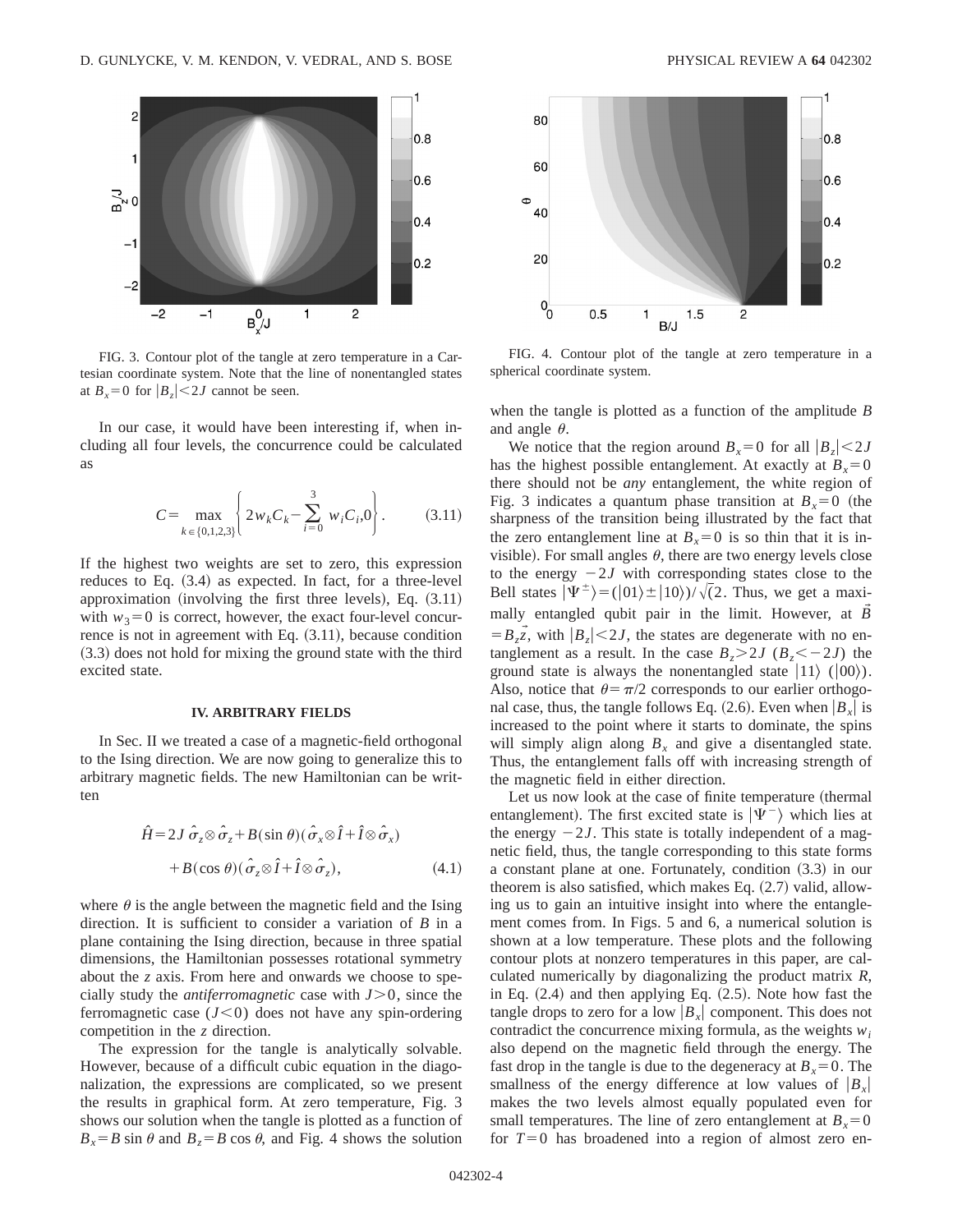

FIG. 5. Contour plots of the tangle in Cartesian coordinates for various finite temperatures, *T*. The dashed line represents an estimation of the maximum tangle using only the lowest two energy levels  $\lceil cf. \text{ Eq. (4.11)} \rceil$ .

tanglement in the finite-temperature case (compare Figs. 3) and  $5$ ).

It is also interesting to see that there exists an angle  $\theta$  $= \theta^*(B,T)$ , where the entanglement is maximum for a given temperature and amplitude. This feature can be explained heuristically if we assume that with  $B_x$  and  $B_z$  fixed, the entanglement should change continuously with temperature. We know that increasing the temperature widens the lowentanglement zone around  $B<sub>x</sub>=0$  and the entanglement has to fall off for large  $|B_x|$ . So it is expected that at some intermediate value of  $|B_x|$  (and hence  $\theta$ ) the maximal entanglement will be reached. As we increase the temperature further, the near-zero entanglement zone centered around  $B_x = 0$  widens even more and pushes the entanglement maxima away to higher and higher values of  $|B_r|$ . The highest value of the tangle tends more and more towards orthogonal fields (cf. Figs. 5 and 6). The preferred angle traverses from  $\theta=0$  at zero temperature (Fig. 4) to  $\theta = \pi/2$  at  $T \approx J$  (Fig. 6). In the



FIG. 6. Contour plots of the tangle in spherical coordinates. The angle, resulting in the maximum entanglement for a given magnetic-field amplitude, varies as a function of the amplitude and temperature. The dashed line represents an estimation of the maximum tangle using only the lowest two energy levels  $[cf. Eq. (4.10)].$ 

classical limit, i.e., at very high temperatures, all entanglement fades away as expected because the state is completely mixed.

We can use the two-level approximation to get an estimate of the angle creating maximal entanglement. Let us first estimate the ground-state energy,  $\epsilon$ . Since we know that the lowest two energy levels are very close and the first excited state is  $-2J$ , we can use the approximation  $-2J+\epsilon$  $\approx$  -4*J* while solving for eigenvalues of the Hamiltonian  $(4.1)$ . The ground-state energy is then

$$
\epsilon = -2J - \frac{4B_x^2}{4J^2 - B_z^2}J.
$$
 (4.2)

For the above approximation to hold, we must operate in a region not too close to the poles at  $B_z = \pm 2J$ . This gives the following energy difference between the two lowest levels

$$
\Delta \epsilon = -2J - \epsilon \equiv \frac{4B_x^2}{4J^2 - B_z^2}J. \tag{4.3}
$$

Unfortunately, this approximation is not good enough. In further calculations, the equations grow and soon become hopeless. So now we need to find a better energy approximation. Observe that the two terms of the ground-state energy  $(4.2)$ can be considered as the first two terms in a Taylor expansion of the kind  $\sqrt{1+x}$ . This suggests that we instead write

$$
\epsilon = -2J\sqrt{1 + \frac{\Delta\epsilon}{J}} = -2J\sqrt{1 + \frac{4B_x^2}{4J^2 - B_z^2}} \qquad (4.4)
$$

Let us, from this equation and onwards, measure energy in units of *J*, i.e., let  $J = 1$ . When we solve for the eigenstates and plug them into Eq.  $(3.1)$ , the zero-temperatureconcurrence becomes approximately

$$
C_0 = \frac{1}{\sqrt{1 + \Delta \epsilon}}.\tag{4.5}
$$

Notice that the energy approximation in Eq.  $(4.4)$  has now given us a concurrence approximation, which simplifies to the exact expression [square root of Eq.  $(2.6)$ ] in the orthogonal field limit. For nonzero  $B_7$ , this formula remains an excellent approximation (as we have verified numerically).

Let us next investigate how the concurrence varies with the magnetic-field  $\vec{B}$  at a fixed-finite temperature. From the concurrence mixing theorem  $(3.4)$  we get an approximation of the thermal concurrence. Recall that the first excited state is  $|\Psi^{-}\rangle$  with concurrence  $C_1=1$ . Thus, to find the maximum entanglement we need to solve

$$
\vec{0} = \vec{\nabla}_{\vec{B}} C = \vec{\nabla}_{\vec{B}} (w_0 C_0 - w_1) = (1 + C_0) \vec{\nabla}_{\vec{B}} w_0 + w_0 \vec{\nabla}_{\vec{B}} C_0,
$$
\n(4.6)

since  $w_1 = 1 - w_0$ . If  $w_i$  are weights following Maxwell-Boltzmann statistics, we have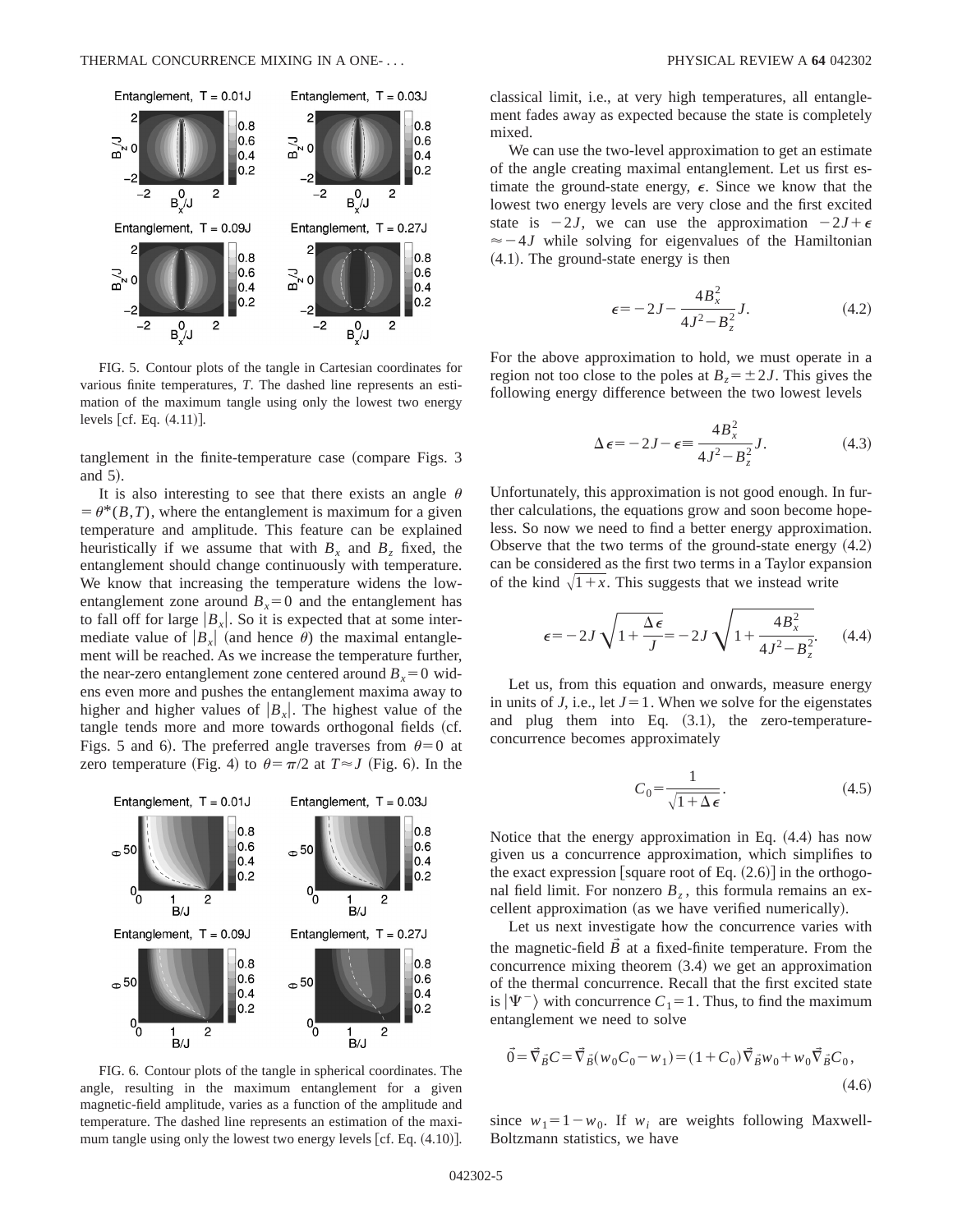D. GUNLYCKE, V. M. KENDON, V. VEDRAL, AND S. BOSE PHYSICAL REVIEW A **64** 042302

$$
w_0 = \frac{e^{-\epsilon_0/T}}{e^{-\epsilon_0/T} + e^{-\epsilon_1/T}} \approx \frac{1}{1 + e^{-\Delta\epsilon/T}}.\tag{4.7}
$$

Inserting Eqs.  $(4.5)$  and  $(4.7)$  into Eq.  $(4.6)$  gives the following condition for maximum entanglement:

$$
T(1 + e^{\Delta \epsilon/T}) = 2(1 + \Delta \epsilon)(1 + \sqrt{1 + \Delta \epsilon}). \tag{4.8}
$$

In the region we are interested in, where temperature is not bigger than  $\sim$  20% of the coupling constant *J*, the temperature is also much smaller than  $\Delta \epsilon$ , and Eq. (4.8) can be further simplified to

$$
\Delta \epsilon = T \ln \frac{4}{T}.
$$
\n(4.9)

Remember that the ground-state energy is still a function of the magnetic field. In order to fix the temperature,  $\Delta \epsilon$  has to be fixed, i.e., maximum entanglement is reached in the cross section between the energy surface and the constant energy plane that follows from Eq.  $(4.9)$ . From Eq.  $(4.3)$ , it is clear that this is described by an ellipse in a  $B<sub>x</sub>B<sub>z</sub>$  plane. Using the field amplitude *B* as a parameter, the angle resulting in maximum tangle is given by

$$
\sin \theta^* = \pm \sqrt{\frac{\Delta \epsilon}{4 - \Delta \epsilon} \frac{4 - B^2}{B^2}},\tag{4.10}
$$

assuming that  $|B| > \sqrt{\epsilon}$ . Equation (4.10) is shown as dashed lines in Fig. 5.

Another way to parametrize the optimum line is to let  $B_7$ be the parameter and solve for  $B_x$ ,

$$
B_x = \pm \sqrt{\Delta \epsilon \left(1 - \frac{B_z^2}{4}\right)},\tag{4.11}
$$

with  $|B_z|$  < 2. This is shown as dashed lines in Fig. 6. Again, keep in mind that Eqs.  $(4.10)$  and  $(4.11)$  follow from the assumption that  $\Delta \epsilon \approx 0$ , and therefore the dashed lines are not valid around the poles at  $B_z = \pm 2$  in Figs. 5 and 6.

#### **V. QUBIT RINGS**

As the expressions for the thermal tangle of the general two-qubit case are already quite complicated, we cannot expect to find any easily manageable analytic expressions in the many-qubit case. Instead, we have performed numerical simulations, which gives the entanglement between neighboring qubits as shown in Fig. 7.

The behavior for even *N* rings is quite similar to that of the two-qubit case. To understand why there is an extra lowentanglement zone around  $B_z = 0$  in the case of odd *N* rings, one has to go back the basic cause for entanglement arising in the Ising chain. It results from the competition between the term  $\hat{\sigma}_z \otimes \hat{\sigma}_z + B_z \hat{\sigma}_z$  trying to impose spin order in the *z* direction and  $B_x \hat{\sigma}_x$  trying to impose spin order in the *x* direction. In the odd qubit case, it is impossible for all neighboring spins to be oriented oppositely, so the ordering power



FIG. 7. Contour plots of the tangle at temperature  $T=0.10J$ . *N* is the number of qubits in the chain and  $a=1$  means that entanglement is measured between two neighboring qubits.

of  $\hat{\sigma}_z \otimes \hat{\sigma}_z$  is significantly reduced. In such circumstances, it is mainly the competition between  $B_z \hat{\sigma}_z$  and  $B_x \hat{\sigma}_x$  (albeit aided by the small  $\hat{\sigma}_z \otimes \hat{\sigma}_z$  interaction) which determines the entanglement. Thus, the high-entanglement values near  $B<sub>z</sub>$  $=0$  present for the two qubit (and all other even *N*) cases disappear for odd *N*. Note also that the entanglement in the odd *N* case is somewhat larger in magnitude compared with the even *N* case. This is a result of the fact that the two-terms  $\hat{\sigma}_z \otimes \hat{\sigma}_z$  and  $B_z \hat{\sigma}_z$  compete for the type of *z* ordering (parallel or antiparallel neighboring spins). In the even *N* case, this competition is much stronger and this tends to lower the entanglement by reducing the net effect of *z*-ordering terms with respect to *x*-ordering terms. As the number *N* of qubits in the chain is increased, the difference between even and odd *N* chains should disappear (because for large *N*, adding or removing an extra qubit from the chain should not make a significant difference). This effect is clearly seen in Fig. 7 where the difference in appearance between the plots for *N*  $=$  3 and *N*=4 is much greater than that between *N*=5 and  $N=6$ .

Entanglement can also be calculated between nonneigh-



FIG. 8. Contour plots of the tangle at temperature  $T=0.10J$ . *N* is the number of qubits in the chain and  $a=2$  means that entanglement is measured in pairs with one qubit in between.